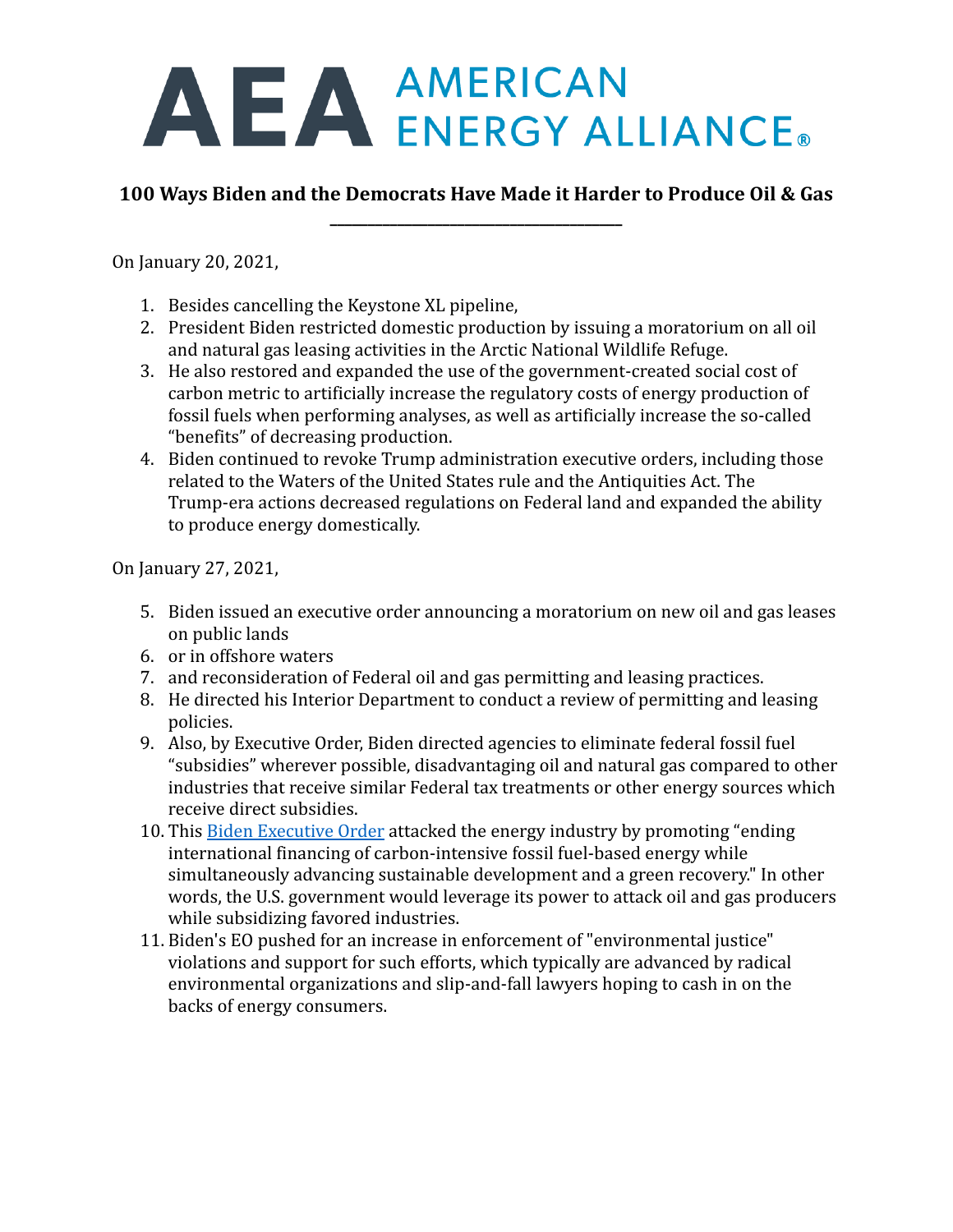On February 2, 2021,

12. The EPA hired Marianne Engelman-Lado, a prominent environmental justice proponent, to advance its radical Green New Deal social justice agenda at the EPA, a signal to industry that it plans to continue its attack on American energy.

On February 4, 2021,

13. At the behest of the January 27th Climate Crisis EO, the [DOJ withdrew](https://www.justice.gov/enrd/page/file/1364716/download) several Trump-era enforcement documents which provided clarity and streamlined regulations to increase energy independence.

On February 19, 2021,

14. Biden officially rejoined the Paris Climate Agreement, which is detrimental to Americans while propping up oil production in Russia and OPEC and increasing the dependence of Europe on Russian oil and natural gas. It also benefits China, who dominates the supply chain for critical minerals that are needed for wind turbines, solar panels, and electric vehicle batteries.

On February 23, 2021,

15. Biden administration issued a Statement of Administration Policy in support of H.R. 803 which curtailed energy production on over 1.5 million acres of federal lands.

On March 11, 2021,

- 16. The President signed ARPA, which included numerous provisions advancing Biden's green priorities, such as a \$50 million environmental slush fund directed towards "environmental justice" groups, including efforts advanced by Biden's EO.
- 17. ARPA also included \$50 million in grant funding for Clean Air Act pollution-related activities aimed at advancing the green agenda at the expense of the fossil fuel industry.

On March 15, 2021,

18. Biden's Securities and Exchange Commission sought input regarding the possibility of a rule that would require hundreds of businesses to measure and disclose greenhouse gas emissions in a standardized way, hugely increasing the environmental costs of compliance and disincentivizing oil and gas production.

On April 15, 2021,

19. The Federal Energy Regulatory Commission's policy statement outlines — and effectively endorses — how the agency would consider market rules proposed by regional grid operators that seek to incorporate a state-determined carbon price in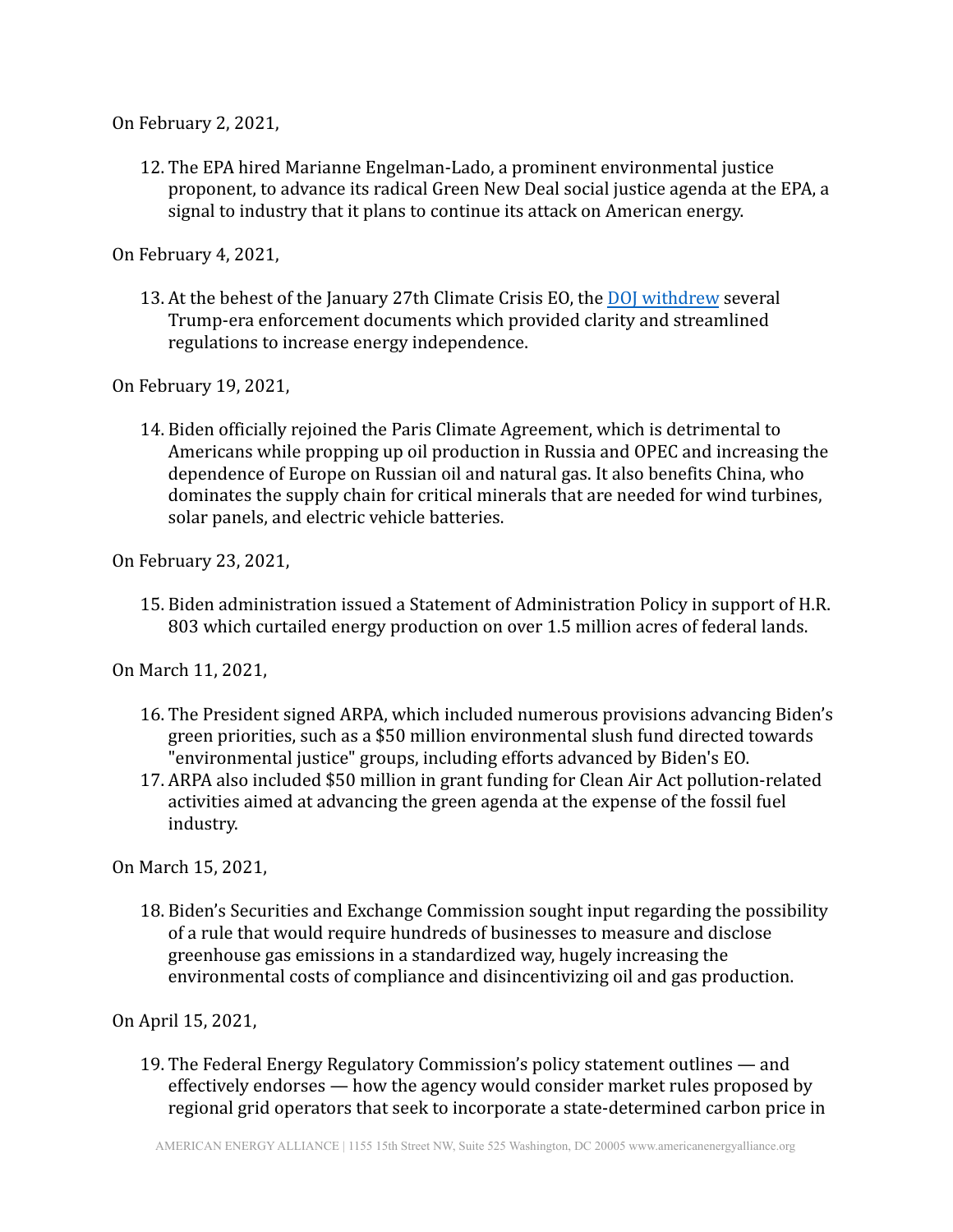organized wholesale electricity markets. This amounts to a de facto endorsement of a carbon tax that would be paid by everyday Americans in their utility bills.

On April 16, 2021,

- 20. At Biden's Direction, Secretary of the Interior Deb Haaland revoked policies in Secretarial Order 3398 established by the Trump administration including rejecting "American Energy Independence" as a goal;
- 21. rejecting an "America-First Offshore Energy Strategy;"
- 22. rejecting "strengthening the Department of the Interior's Energy Portfolio;"
- 23. and rejecting establishing the "Executive Committee for Expedited Permitting." These actions set the stage for the unprecedented slowdown in energy activity by the Interior Department, steward of 2.46 billion acres of federal mineral estate and all its energy and mineral resources.

On April 22, 2021,

24. Biden issued the U.S. International Climate Finance Plan to funnel international financing toward green industries and away from oil and gas.

On April 27, 2021,

25. The Biden administration issued a **[Statement of Administration](https://www.whitehouse.gov/wp-content/uploads/2021/04/SAP-S.J.-Res.-14.pdf) Policy** in support of S.J. Res. 14 which rescinded a Trump-era rule that would have cut regulations on American energy production.

On April 28, 2021,

26. Biden's EPA issued a [Notice of Reconsideration](https://www.epa.gov/regulations-emissions-vehicles-and-engines/notice-reconsideration-previous-withdrawal-waiver#rule-summary) that would propose to revoke a Trump-era action that revoked California's waiver for California's Advanced Clean Car Program (Light-Duty Vehicle Greenhouse Gas Emission Standards and Zero Emission Vehicle Requirements).

On May 5, 2021,

27. This proposed Fish and Wildlife Service [Rule](https://www.federalregister.gov/documents/2021/05/07/2021-09700/regulations-governing-take-of-migratory-birds-proposed-rule) revokes a Trump administration rule and expands the definition of "incidental take" under the Migratory Bird Treaty Act (MBTA). The rule would impact energy production on federal lands, increasing regulatory burdens.

On May 20, 2021,

28. Biden issued an executive order on [Climate Related](https://www.whitehouse.gov/briefing-room/presidential-actions/2021/05/20/executive-order-on-climate-related-financial-risk/) Financial Risk that would artificially increase regulatory burdens on the oil and gas industry by increasing the "risk" the federal government undertakes in doing business with them.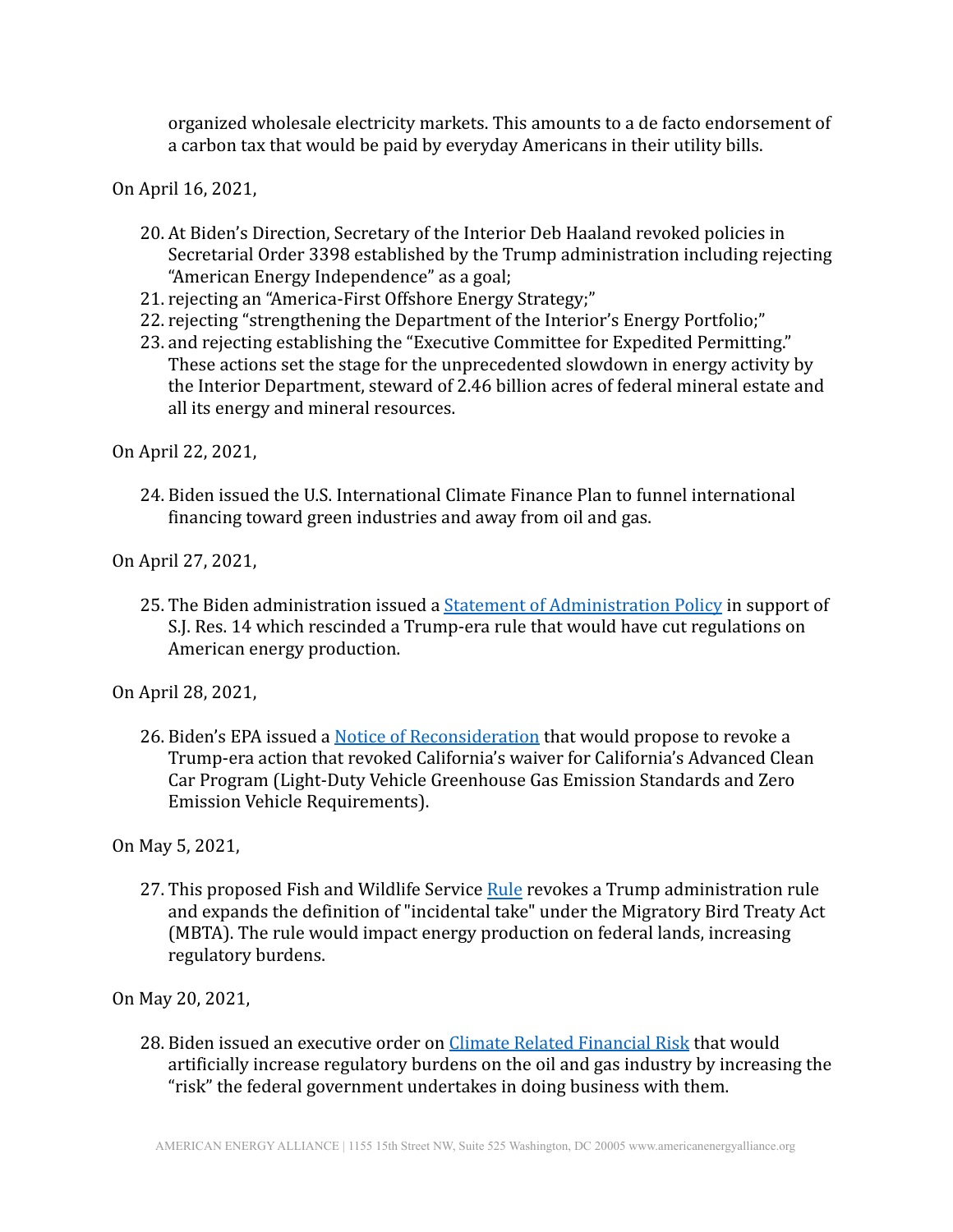On May 28, 2021,

29. [Biden's FY 2022 revenue proposals](https://home.treasury.gov/system/files/131/General-Explanations-FY2022.pdf) include nearly \$150 billion in tax increases directly levied against the oil and gas energy producers.

On July 28, 2021,

- 30. This Department of Energy [determination](https://www.govinfo.gov/content/pkg/FR-2021-07-28/pdf/2021-15971.pdf) increases regulatory burdens on commercial building codes, requiring green energy codes to disincentivize natural gas and other energy sources. DOE readily admits they ignored efforts private industry is making on their own and utilized the questionable "social costs of carbon" to overstate the public benefit.
- 31. The Executive Order also kicked off development of more stringent long-term fuel efficiency and emissions standards, a backdoor way to compel electrification of vehicles.

On August 11, 2021,

32. White House [released a letter](https://www.whitehouse.gov/briefing-room/statements-releases/2021/08/11/statement-by-national-security-advisor-jake-sullivan-on-the-need-for-reliable-and-stable-global-energy-markets/) from Jake Sullivan begging OPEC+ (OPEC plus Russia) to produce more oil.

On September 3, 2021,

33. Biden's Department of Transportation issued a [proposed](https://www.federalregister.gov/documents/2021/09/03/2021-17496/corporate-average-fuel-economy-standards-for-model-years-2024-2026-passenger-cars-and-light-trucks) rule that would update the Corporate Average Fuel Economy Standards for Model Years 2024–2026 Passenger Cars and Light Trucks to increase fuel economy regulations on passenger cars and light vehicles. The modeling calculated "fuel savings" by multiplying fuel price with 'avoided fuel costs' to disincentivize gasoline by making it more costly to afford ICE cars and trucks.

On September 9, 2021,

- 34. NASA and the FAA launched a partnership to reduce "fuel use and harmful emissions" by [strong-arming industry](https://www.nasa.gov/aeroresearch/nasa-aims-for-climate-friendly-aviation/) to adopt elements of their green agenda.
- 35. Department of Education's [Climate Adaptation Plan](https://www.sustainability.gov/pdfs/ed-2021-cap.pdf) (CAP) includes efforts to incorporate the green agenda into as many guidance and policies as possible, effectively leveraging the department as an anti-fossil fuel propaganda tool.

On October 4, 2021,

36. The [FWS published its final rule](https://www.fws.gov/regulations/mbta/) revoking Trump-era actions which eased burdensome regulations on energy action.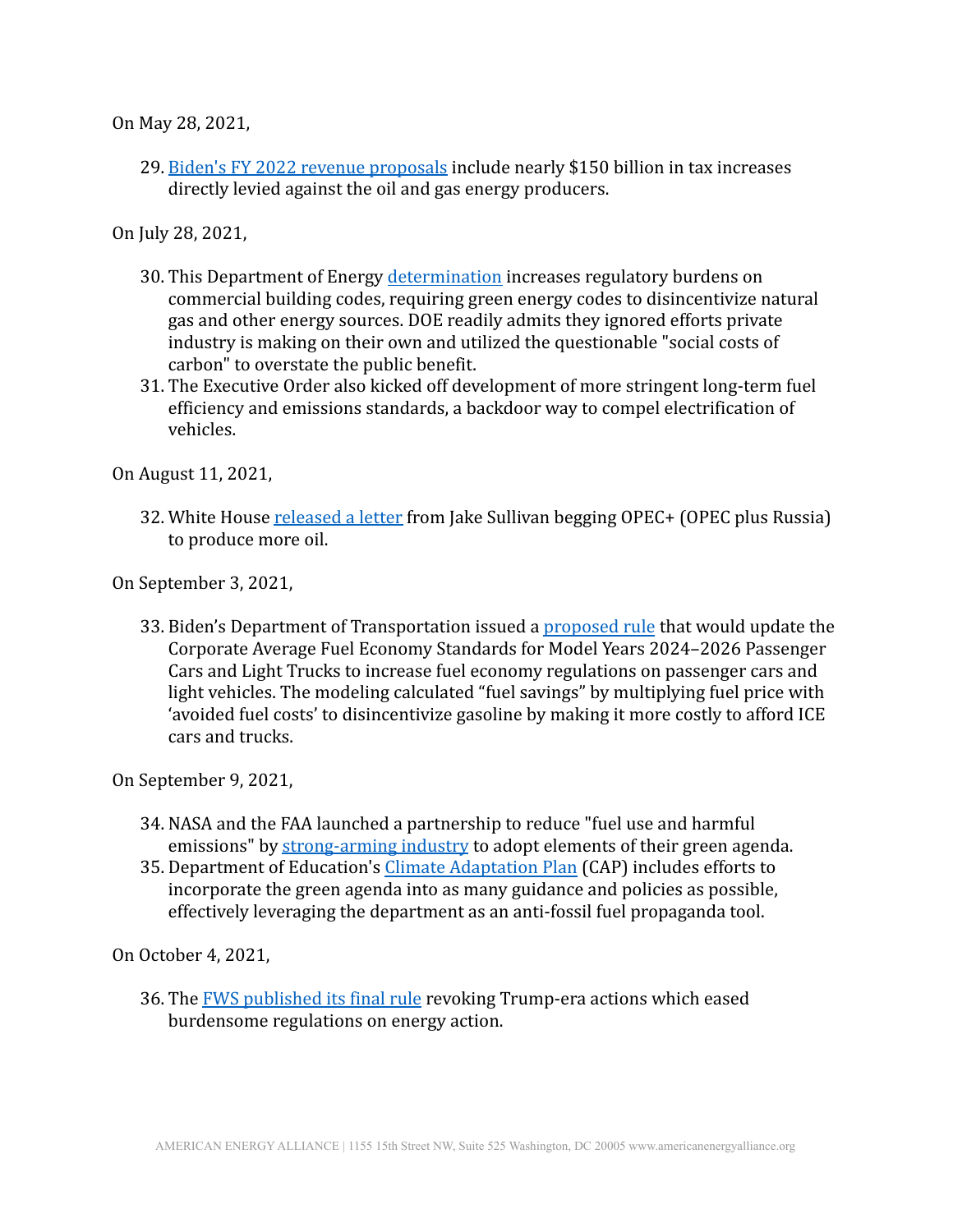On October 7, 2021,

- 37. The Council on Environmental Quality [revoked](https://www.federalregister.gov/documents/2021/10/07/2021-21867/national-environmental-policy-act-implementing-regulations-revisions) Trump administration NEPA reforms that reduced regulatory burdens by reinstating tangential environmental impacts of proposed projects.
- 38. Biden [announced](https://www.federalregister.gov/documents/2021/10/15/2021-22674/northeast-canyons-and-seamounts-marine-national-monument) plans to designate the Northeast Canyons and Seamounts Marine National Monument, a move counter to Trump's reversal of a similar Obama-era proclamation. Trump aimed to allow energy exploration in the area to increase energy independence.
- 39. The U.S. Department of Agriculture's (USDA) [CAP](https://www.sustainability.gov/pdfs/usda-2021-cap.pdf) includes efforts to switch fuel away from oil and natural gas and subsidize more costly, less efficient fuel sources.
- 40. As part of its [CAP](https://www.epa.gov/system/files/documents/2021-09/epa-climate-adaptation-plan-pdf-version.pdf), EPA intends to incorporate Biden's Green New Deal agenda throughout its rulemaking process.

On October 21, 2021,

41. This [report](https://home.treasury.gov/news/press-releases/jy0426) paints climate change, and therefore oil and gas producers, as a "risk to financial stability." The report recommended the "climate disclosures" later set forth by the Biden administration.

On October 28, 2021,

42. Rep. Rho Khanna [interrogated](https://www.cnn.com/politics/live-news/big-oil-climate-change-hearing-10-28-21/h_fec75beb7f5a7f13f69d917852666afa#:~:text=Democratic%20Rep.%20Ro%20Khanna%20was%20met%20with%20silence,%E2%80%93%20two%20initiatives%20the%20oil%20companies%20themselves%20support) oil CEOs about why they were increasing production as their 'European Counterparts' were lowering their own.

On October 29, 2021,

43. The Bureau of Land Management announced the use of social [costs of carbon in](https://www.blm.gov/sites/blm.gov/files/docs/2021-10/Fact%20Sheet%20GHG%20Emissions%20Report%2010292021.pdf) [decision making for approving permits](https://www.blm.gov/sites/blm.gov/files/docs/2021-10/Fact%20Sheet%20GHG%20Emissions%20Report%2010292021.pdf) for oil and gas drilling. This devalues the economic benefits of energy production on federal lands.

On October 30, 2021,

44. The Department of Labor issued a final **[ESG Rule](https://www.dol.gov/newsroom/releases/ebsa/ebsa20201030) that would require fiduciaries to** consider the economic effects of climate change and other so-called environmental, social and governance (ESG) factors when evaluating funds for retirement plans. The rule would strongly encourage fiduciaries to draw capital from domestic energy development in oil and natural gas to renewables.

On November 2, 2021,

45. The Biden administration led a "[Global Methane Pledge"](https://ec.europa.eu/commission/presscorner/detail/en/statement_21_5766) to reduce global methane emissions by 30 percent by 2030. Neither Russia nor China signed the pledge, increasing the world's reliance on these two countries for energy-related imports and disadvantaging the U.S. oil and natural gas industry, as well as large consumers of energy such as industrial manufacturing and agriculture.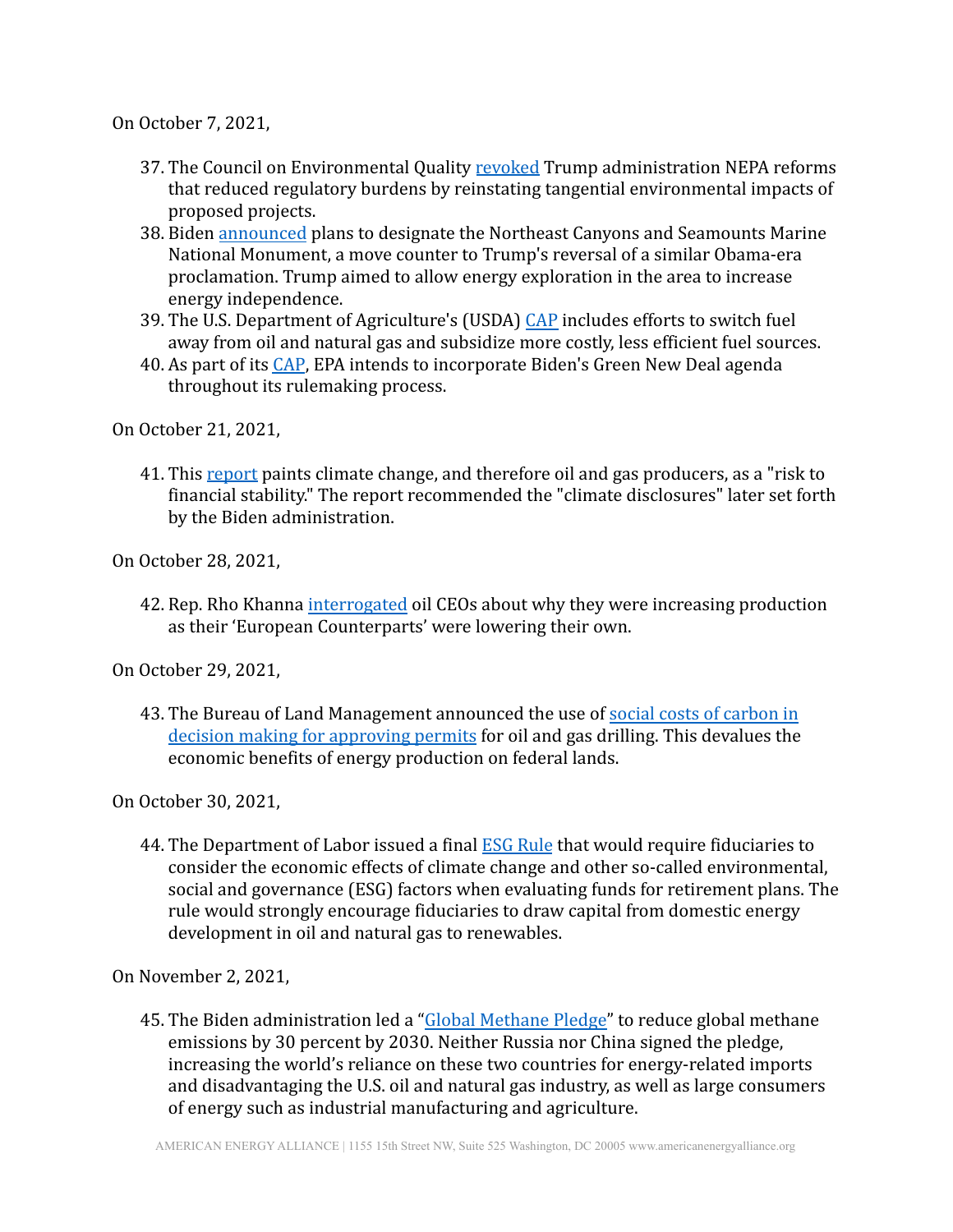On November 4, 2021,

46. Biden [committed](https://www.scientificamerican.com/article/u-s-agrees-to-end-fossil-fuel-financing-abroad/) to "ending fossil fuel financing abroad," targeting the global fossil fuel industry, thereby disadvantaging them, which increases global oil and gas prices. Further, key countries, like China, did not sign the pledge, so the pledge harms signatories while empowering adversaries. This is another case of unilateral economic and energy disarmament.

On November 5, 2021,

47. Biden Energy Sec. Granholm [laughed at questions](https://www.bloomberg.com/news/videos/2021-11-05/biden-s-energy-secretary-calls-opec-a-cartel-video) about boosting oil production.

On November 12, 2021,

48. New Source Review: These broad, overreaching regulations target new, modified, and reconstructed oil and natural gas sources, and would require states to reduce methane emissions from hundreds of thousands of existing sources nationwide for the first time. The Proposed Rule follows the President's Day 1 Climate EO and the passage of the S.J. Res. 14, a CRA rescinding Trump-era energy independence policies. The proposed rule spends several paragraphs dismissing the effects of the rule on the oil and gas industry and misleadingly applies its effects on the industry to only the "140,000" (an underestimate of the over 220,000) employees directly involved in extraction. This means it ignores the nearly 10 million other people working in the oil and gas industry and the impacts to the oil and gas economy more broadly.

On November 15, 2021,

- 49. Biden's Interior Department [announced](https://www.doi.gov/pressreleases/secretary-haaland-announces-steps-establish-protections-culturally-significant-chaco) plans to withdraw Chaco Canyon from oil and gas drilling for 20 years.
- 50. The Biden administration nominated Saule Omarova to serve as Comptroller of the Currency. Omarova's [past comments speak for themselves:](https://www.wsj.com/articles/we-want-them-to-go-bankrupt-saule-omarova-comptroller-biden-nominee-11636668294?mod=newsviewer_click) "A lot of the smaller players in [the fossil fuel] industry are going to, probably, go bankrupt in short order—at least, we want them to go bankrupt if we want to tackle climate change," she said.

On November 17, 2021,

- 51. HUD's CAP leverages the Community Development Block Grant to advance 'environmental justice' efforts.
- 52. Biden [calls on FTC](https://www.cnbc.com/2021/11/17/biden-calls-on-ftc-to-probe-anti-consumer-behavior-by-energy-companies-as-gas-prices-soar.html) to probe "anti-consumer behavior" by energy companies.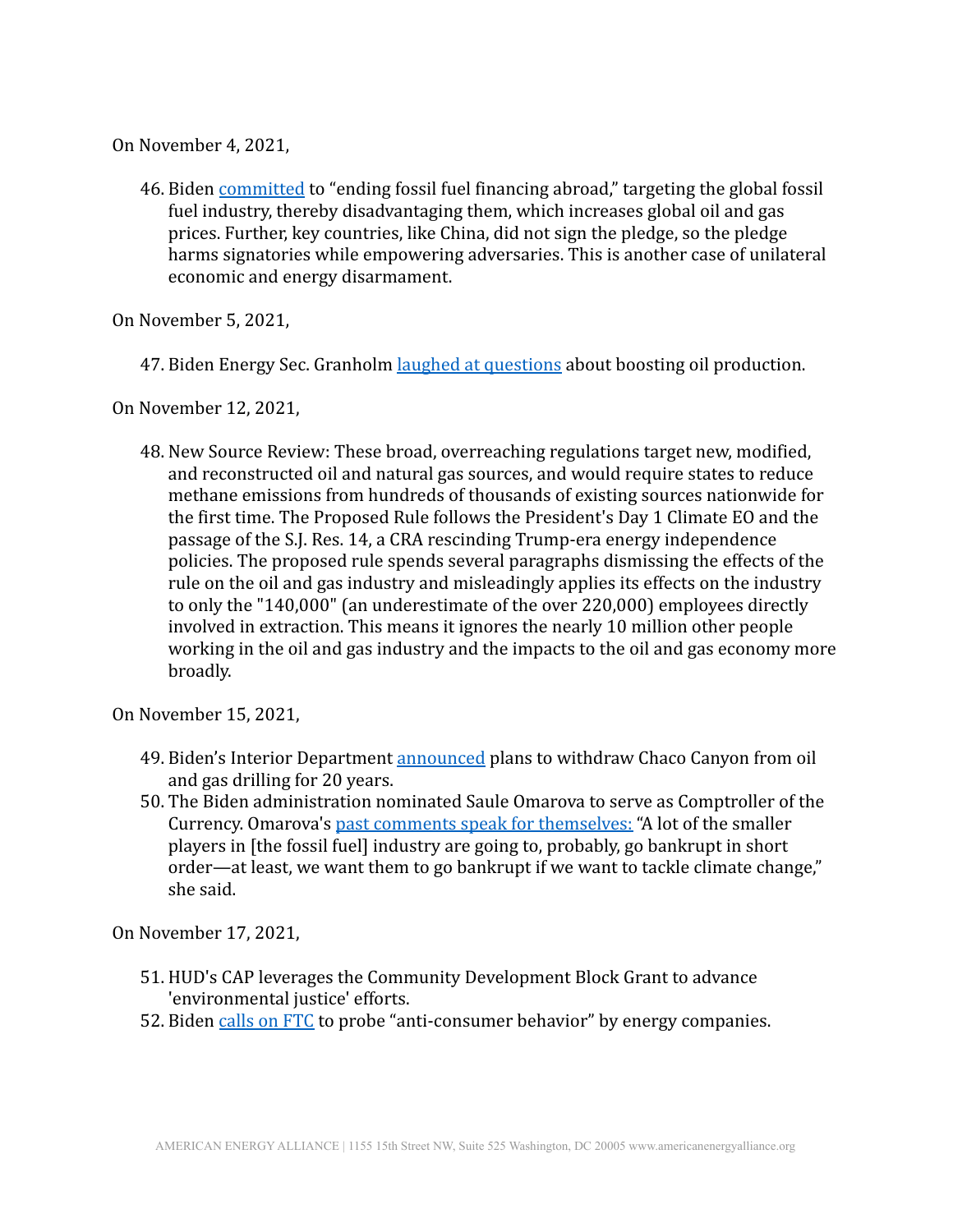On November 19, 2021,

- 53. Biden endorsed several oil and gas provisions in the Build Back Better Bill, including a new tax on methane, of up to \$1500 per ton;
- 54. prohibiting energy production in the Arctic and offshore leasing on the Outer Continental Shelf (OCS) in the Atlantic, Pacific and Eastern Gulf of Mexico Planning Areas;
- 55. increased fees and royalties for onshore and offshore oil and gas production;
- 56. a new \$8 billion tax on companies that produce, process, transmit or store oil and natural gas starting in 2023;
- 57. limited ability of energy producers to claim tax credits for upfront and royalty payments in foreign countries – amounting to a tax increase on domestic energy producers;
- 58. and a 16.4 cent tax on each barrel on crude oil up from 9.7 cents a \$13 billion tax increase on oil production.

On November 26, 2021,

59. Biden's Interior Department issued its report on the Federal Oil and Gas Leasing Program includes recommendations to raise rents and [royalty](https://www.doi.gov/sites/doi.gov/files/report-on-the-federal-oil-and-gas-leasing-program-doi-eo-14008.pdf) rates on oil and gas producers, even though federal energy production already lags that from state and private lands.

On December 14, 2021,

60. The EPA [launched a revamp](https://www.eenews.net/articles/epa-launches-civil-rights-revamp/) of its Office of Civil Rights to add so-called environmental justice enforcement as a key pillar in enforcing Title VI civil rights complaints. The agency's announcements mean social justice claims against, among others, the oil and gas industry will increase costs and penalties that have specious connections to its environmental mission.

On December 21, 2021,

61. Biden's Department of Transportation issued its **[Final](https://www.nhtsa.gov/press-releases/cafe-preemption-final-rule) Rule revoking Trump-era** actions which prevented California from arbitrarily becoming the national standard for fuel emissions. The rule set the stage for the administration to reinstate California's waiver, and, since automakers do not make different cars for different states, the rule would allow California's radical environmental policies to reach nationwide, forcing people nationwide to pay for vehicles meeting California's standards.

On December 30, 2021,

62. Biden's EPA issued its [Final Rule](https://www.jonesday.com/en/insights/2022/02/epa-issues-stringent-greenhouse-gas-emissions-standards-for-passenger-cars-and-light-trucks#:~:text=On%20December%2030%2C%202021%2C%20the,MY%22)%202023%2D2026.) for increased "fuel efficiency standards." According to the Final Rule, "These standards are the strongest vehicle emissions standards ever established for the light-duty vehicle sector. The rule, in responding to

AMERICAN ENERGY ALLIANCE | 1155 15th Street NW, Suite 525 Washington, DC 20005 www.americanenergyalliance.org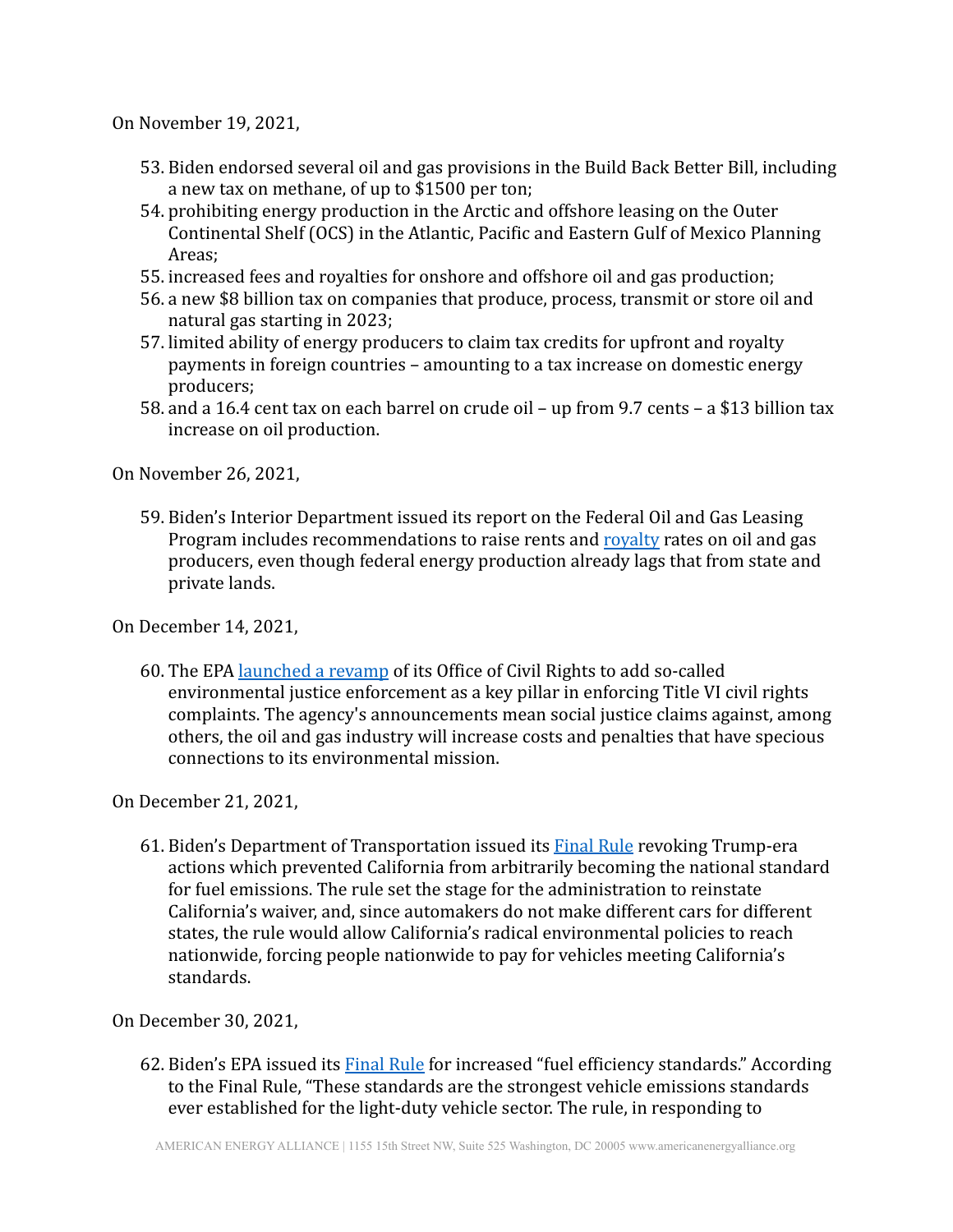comments, claims "energy security benefits to the U.S. from decreased exposure to volatile world oil prices" suggesting that decreasing oil and gas production in the U.S. will result in less exposure to the international oil and gas market because they will be disincentivizing vehicles that use oil and gas. The rule also claims that it will result in "fuel savings" entirely due to less use of fuel.

On January 13, 2022,

63. DOE announced [an initiative](https://www.energy.gov/CleanEnergyCorps) to hire 1,000 staffers for their Clean Energy Corps, a group of staff dedicated to Biden's promise to destroy fossil fuels.

On January 14, 2022,

64. Biden nominated Sarah Raskin to serve as Vice Chair of the Federal Reserve. She was deemed so radical on her belief that fed policy should be dictated by environmental policy that she gained a bipartisan opposition and had to withdraw her nomination.

On February 9, 2022,

65. A proposed rule on [Coal and Oil Power Plant Mercury](https://www.federalregister.gov/documents/2022/02/09/2022-02343/national-emission-standards-for-hazardous-air-pollutants-coal--and-oil-fired-electric-utility-steam) Standards would revoke a Trump-era rule that cut red tape on coal and oil-fired power generators [and](https://www.natlawreview.com/article/united-states-supreme-court-reverses-utility-mact-rule) [followed the Supreme Court's rejection of an earlier Obama administration rule.](https://www.natlawreview.com/article/united-states-supreme-court-reverses-utility-mact-rule) This would effectively reinstate Obama-era regulations which sought to increase regulations on coal and oil-fired power plants.

On February 18, 2022,

66. [FERC updated a 23-year-old policy](https://www.eenews.net/articles/ferc-issues-historic-overhaul-of-pipeline-approvals/) for assessing proposed natural gas pipelines, adding new considerations for landowners, environmental justice communities, and other factors. In a separate but related decision, the commission also laid out a framework for evaluating projects' greenhouse gas emissions.

On February 21, 2022,

67. The Biden [administration](https://www.cnn.com/2022/02/21/us/biden-climate-social-cost-of-carbon-court/index.html) paused working all new oil and gas leases on Federal land in response to a judge blocking their arbitrary use of social costs of carbon, unnecessarily hurting domestic oil and gas production.

On February 28, 2022,

68. The [Ozone Transport Proposed Rule](https://www.epa.gov/system/files/documents/2022-03/nprm_transport-fip_2060-av5_prepublication.pdf) would expand federal emissions regulations over a wider geographic region and over a wider array of sources, including the gathering, boosting and transmission segments of the oil and gas sector. Integral energy production states like Nevada, Utah and Wyoming would be required to jump through more red tape.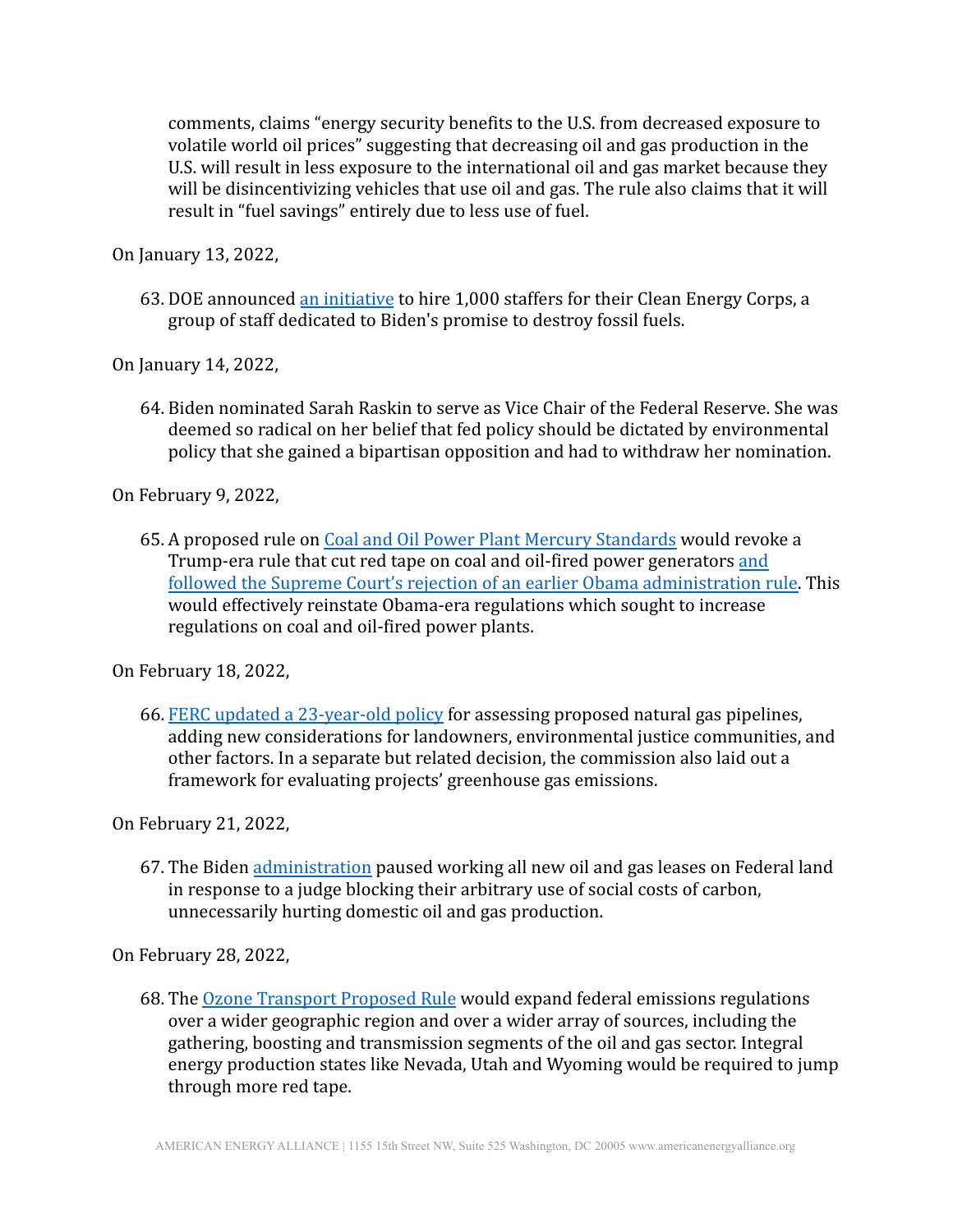On March 1, 2022,

- 69. Refusal To Appeal adverse leasing court decision: The Biden administration refused to appeal an unprecedented decision to vacate an offshore oil and gas leasing sale held in November 2021. This means under Biden, the U.S. has not held one successful lease sale offshore.
- 70. Certification of New Interstate Natural Gas Facilities: This policy statement increases climate change regulations for new interstate natural gas facilities.

On March 8, 2022,

71. President Biden tried to deflect from his anti-energy record saying there are [9,000](https://www.whitehouse.gov/briefing-room/speeches-remarks/2022/03/08/remarks-by-president-biden-announcing-u-s-ban-on-imports-of-russian-oil-liquefied-natural-gas-and-coal/) [issued leases](https://www.whitehouse.gov/briefing-room/speeches-remarks/2022/03/08/remarks-by-president-biden-announcing-u-s-ban-on-imports-of-russian-oil-liquefied-natural-gas-and-coal/) on federal lands without current drilling. This is true and it's also true that this is the lowest percentage of unused leases in at least 20 years — in other words, lease utilization is at a multi-decade high.

On March 9, 2022,

72. EPA Reinstates California Emissions Waiver: The EPA reinstated California's emissions waivers, allowing the state to set its own greenhouse gas emissions standards, standards which will likely be adopted nationwide and are sure to make vehicles more expensive. The practical effect is that California is setting policy for people in all the other states despite their terrible record of energy inflation.

On March 11, 2022,

73. Natural Gas Infrastructure Project Reviews: This interim regulation will increase the regulatory burden on natural gas facilities by, among other things, requiring climate change impacts be considered when determining whether a project is in the public interest.

On March 16, 2022,

74. Doubling Down on Social Costs of Carbon: The 5th Circuit Court of Appeals reinstated the dubious social costs of carbon metric which had been rejected by another court by issuing a stay on the lower court's ruling. The ruling itself cast doubt on the lower court's ruling. The Biden administration argued against the lower court's ruling to reinstate the SCC metric. The Social Cost of Carbon is a "made-up" number designed to make any hydrocarbon project in the U.S. more expensive. It is an "end-around" the politically difficult carbon tax most of the Green Establishment supports.

#### March 21, 2022,

75. SEC Proposed Rule on Mandatory Climate Disclosures: The SEC's proposed rule would require public companies to disclose greenhouse gas emissions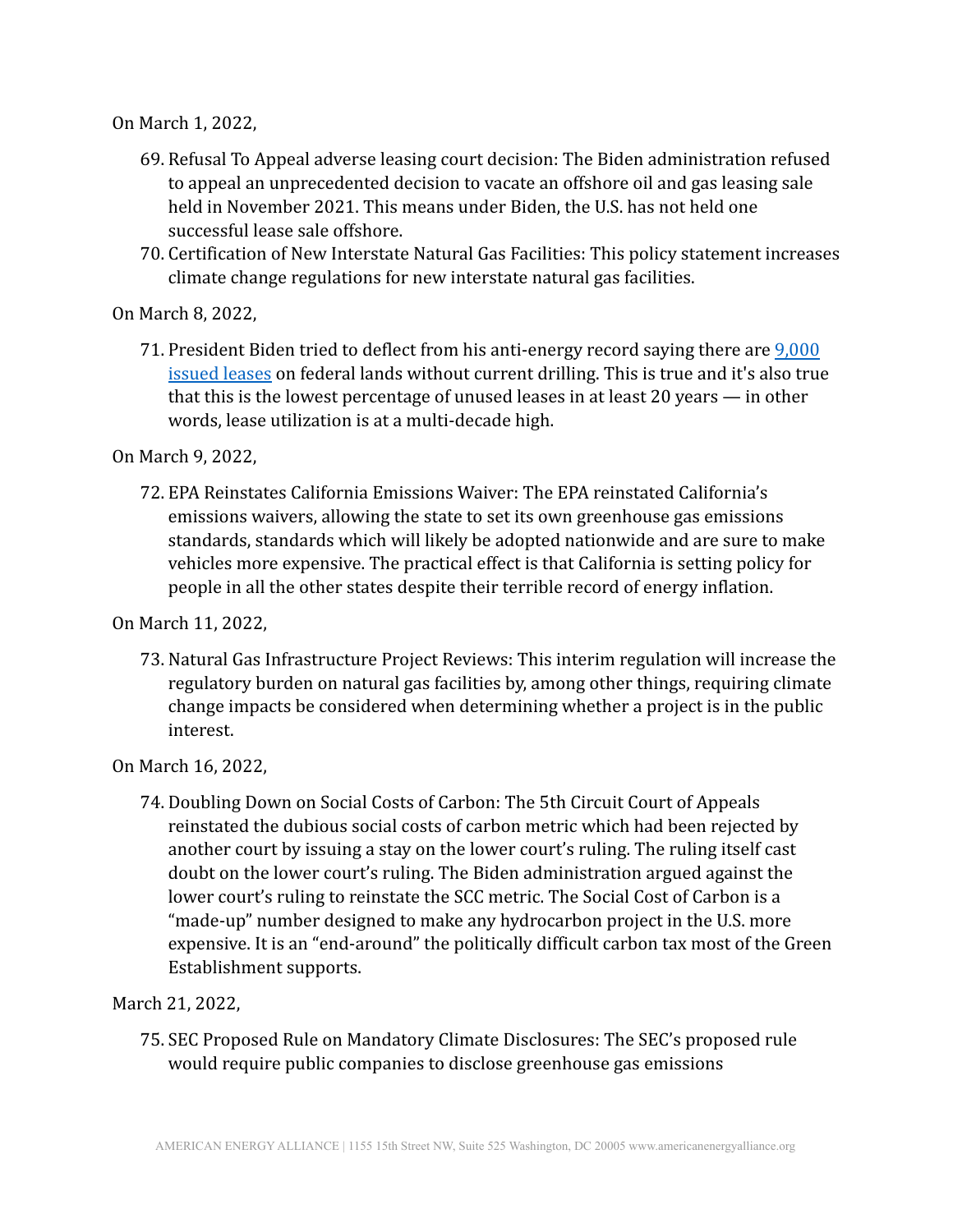76. and their exposure to climate change. This rule would massively increase so-called environmental costs of compliance and, in tandem with so-called social costs of carbon, artificially disincentivizing oil and gas production.

### March 28, 2022,

77. Army Corps of Engineers' Review of its Nationwide Permit 12 for Oil or Natural Gas Pipeline Activities: The corps announced it would be reviewing NWP 12 late last month as part of Biden's day-1 executive order on climate change mandating all federal agencies ensure their work is in line with its climate and environmental objectives. The review is part of a long list of actions that confuse and delay permitting for critical infrastructure. This makes pipelines harder to build and improve in the U.S.

## March 30, 2022

78. Environmental Justice Advisory Council Meeting: The WHEJAC will hold its first two meetings to, among other things, advance Green New Deal priorities including "environmental justice and pollution reduction, energy, climate change mitigation and resiliency, environmental health, and racial inequity."

#### March 31, 2022

- 79. Biden wants to penalize oil companies with unused leases: President Biden called on Congress to pass legislation enacting "use it or lose it" fines on wells that oil companies have leased from the federal government but have not used in years and "on acres of public lands that they are hoarding without producing… Companies that are producing from their leased acres and existing wells will not face higher fees." The extra fees on federal leased land are on top of rents that the oil companies pay to hold the leases, "bonus bids" paid by the winning bidder at lease sales and the fact that 66 percent of federal leases are currently producing oil. This is simply a deflection from the Biden administration's war on affordable North American energy supplies.
- 80. Biden's Budget Contain More Anti-Oil Proposals: President Biden's budget for fiscal year 2023 is \$5.8 trillion. It contains large amounts of climate spending and anti-oil and gas policies that did not get passed in his Build Back Better bill last year.
- 81. Biden is seeking \$50 billion for programs to address climate change,
- 82. including \$18 billion to build the U.S. government's resilience to climate change,
- 83. \$3.3 billion in funding for clean energy projects and at least \$20 million for a new "Civilian Climate Corps."
- 84. To help pay for the increased climate spending, Biden is asking Congress to eliminate tax provisions that aid domestic energy production,
- 85. including tax deductions for intangible drilling costs and low-production wells that enable small producers in the United States to produce oil. Removing these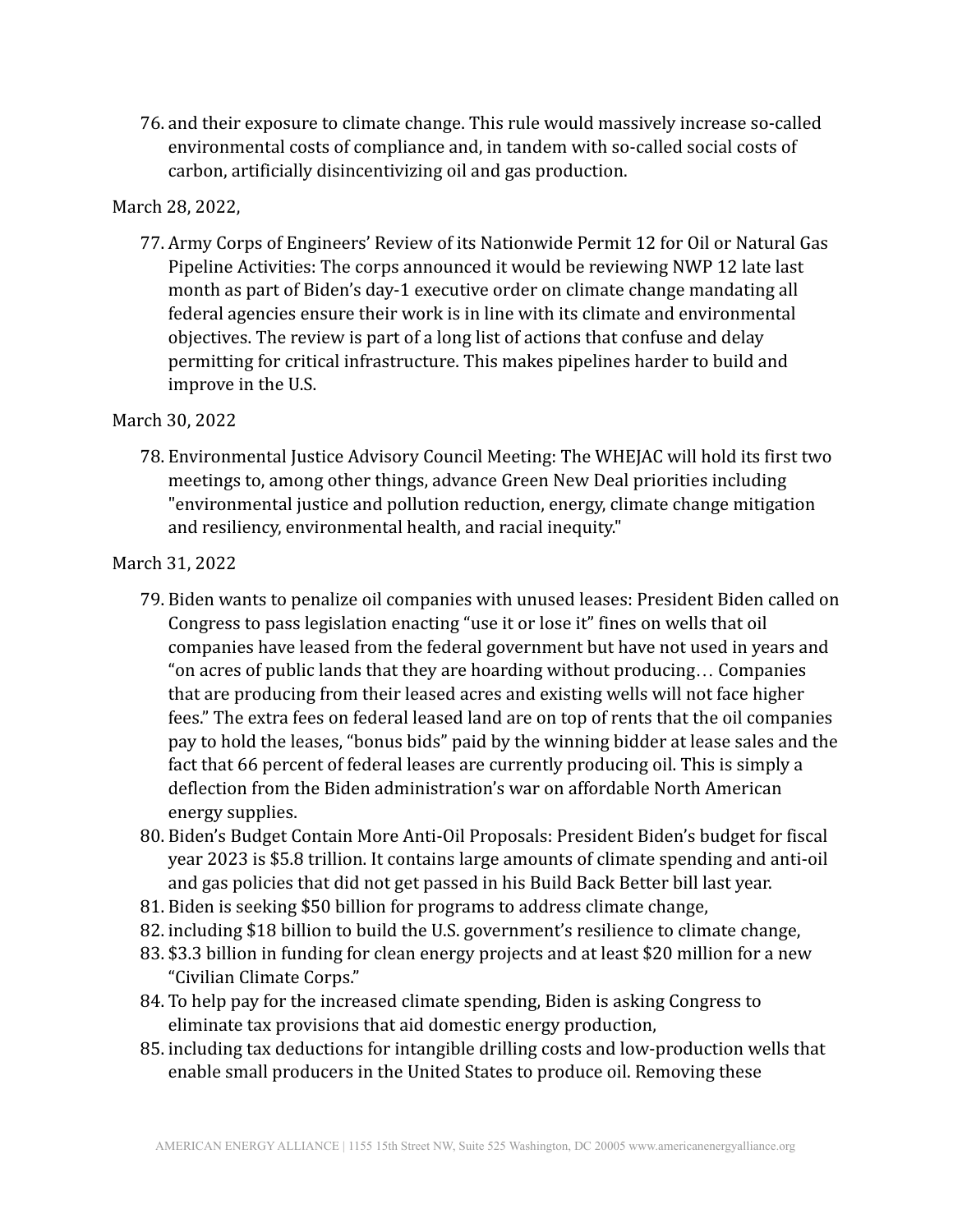deductions will lower domestic output while further raising already high oil and gasoline prices.

# April 5, 2022,

86. Biden's Department of Energy Office of Fossil Energy and Carbon Management releases a "Strategic Vision" with no discussion of increasing domestic fossil energy production: The Department of Energy is statutorily required to carry out research and development with "the goal of improving the efficiency, effectiveness, and environmental performance of fossil energy production, upgrading, conversion, and consumption." (42 USC 16291) However, the Biden Department of Energy has no interest in increasing fossil energy production. Despite the requirements of the law, the Strategic Vision is only about "Advancing Justice, Labor, and Engagement; Advancing Carbon Management Approaches toward Deep Decarbonization; and Advancing Technologies that Lead to Sustainable Energy Resources."

# April 12, 2022,

87. Biden extended the availability of higher biofuels-blended gasoline during the summer to lower gasoline costs and to reduce reliance on foreign energy sources. The measure will allow Americans to buy E15, a gasoline blend that contains 15 percent ethanol from June 1 to September 15. Oil refiners are required to blend some ethanol into gasoline under a pair of laws, passed in 2005 and 2007, known as the Renewable Fuels Program, intended to lower the use of oil and greenhouse gas emissions and reduce dependency on foreign oil by mandating increased levels of ethanol in the nation's fuel mix every year. However, since passage of the 2007 law, the mandate has been met with criticism that it has contributed to increased fuel prices and has done little to lower greenhouse gas emissions. With looming food shortages already acknowledged by President Biden, turning his back on domestic energy production while dedicating even more food to make energy inefficiently is not wise.

# April 15, 2022,

- 88. Biden announced 144,000 acres of the federal mineral estate opened for oil and gas leasing — just 0.00589 percent of the 2.46 billion acres the American people own. [White House Press Secretary Jen Psaki said,](https://thehill.com/policy/energy-environment/3275094-energy-environment-biden-officials-deflect-blame-over-oil-lease-sales/) "Today's action... was the result of a court injunction that we continue to appeal, and it's not in line with the president's policy, which is to ban additional leasing."
- 89. The administration announced it would resume leasing, but [with a royalty rate](https://www.washingtonexaminer.com/policy/biden-resumes-oil-and-gas-leases-on-federal-land-at-dramatically-lessened-scale) [almost 50 percent](https://www.washingtonexaminer.com/policy/biden-resumes-oil-and-gas-leases-on-federal-land-at-dramatically-lessened-scale) higher.
- 90. Withdrawal of M-37046 and
- 91. reinstatement of M37039: "The Bureau of Land Management's Authority to Address Impacts of its Land Use Authorizations Through Mitigation" The Interior Department reversed a Trump administration decision which limited the scope of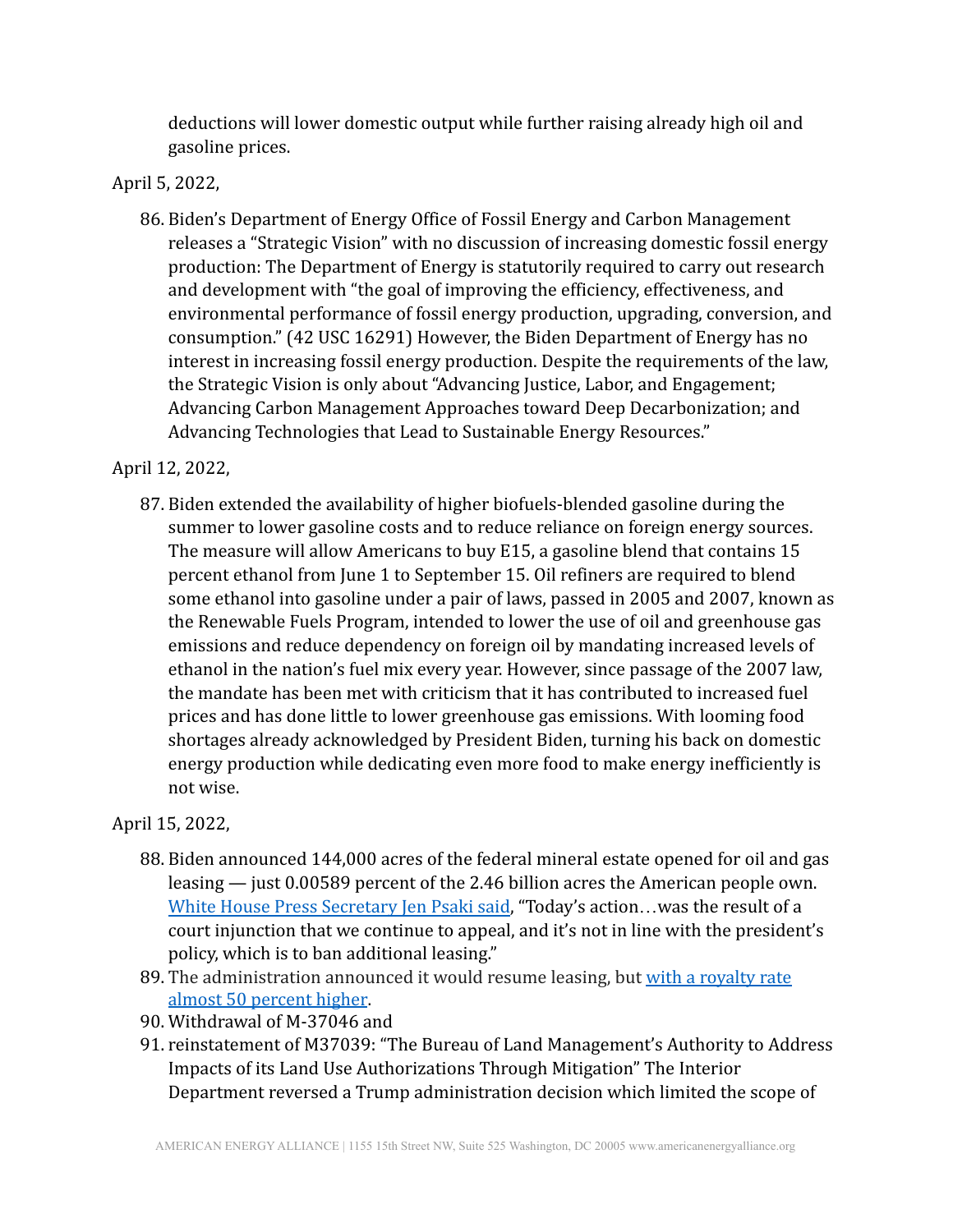"compensatory mitigation" the Department could force upon projects on federal land as a condition of receiving a permit, which will hit energy and mining projects especially hard. Under the new guidance, opponents in the federal government could require mitigation located far from the project with little relevance, effectively giving bureaucrats a blank check to request whatever they wish of a permit seeker with little controls. This decision was made less than a week after the [DOI Inspector](https://www.oversight.gov/sites/default/files/oig-reports/DOI/AuditBLM-CompensatoryMitigationProgramDataMgmt.pdf) [General reported](https://www.oversight.gov/sites/default/files/oig-reports/DOI/AuditBLM-CompensatoryMitigationProgramDataMgmt.pdf) that there were no controls or apparent records justifying previous versions of this program, and warned they may have to review the overall program again. This is a " $3<sup>rd</sup>$  world" approach giving government officials the latitude to effectively deny a project by assessing "compensatory mitigation" so expensive as to make it uneconomic, or to fund their pet projects by extorting additional funds from a permit-seeker.

#### April 19, 2022,

92. Biden Restores Climate to NEPA: The Biden administration completed reforms on how agencies implement the National Environmental Policy Act, effectively undoing one of the Trump administration's most important environmental regulatory rollbacks. This opens the door for officials to cook up whatever justification they desire to impede energy development under the guise of NEPA.

## April 20, 2022,

93. [White House Climate Advisor Gina McCarthy states on MSNBC](https://twitter.com/HallieOnMSNBC/status/1516894901895667715) that "President Biden remains absolutely committed to not moving forward with additional drilling on public lands."

# April 21, 2022,

94. [U.S. Climate Envoy John Kerry said the world's reliance on natural gas should be](https://www.bloomberg.com/news/articles/2022-04-21/u-s-climate-envoy-kerry-pushes-time-limit-on-new-gas-projects?sref=z2IrGdvd) [limited to a decade.](https://www.bloomberg.com/news/articles/2022-04-21/u-s-climate-envoy-kerry-pushes-time-limit-on-new-gas-projects?sref=z2IrGdvd) He said, "We have to put the industry on notice: You've got six years, eight years, no more than 10 years or so, within which you've got to come up with a means by which you're going to capture, and if you're not capturing, then we have to deploy alternative sources of energy." Repeated statements like this from administration officials tell investors not to sponsor energy investments in the U.S., since it implies the use of those energy sources will be limited by the government.

# April 25, 2022,

95. Biden reverses Trump's alaska oil plan: The Biden administration released a management plan for the National Petroleum Reserve Alaska, an Indiana-sized area reserved for oil and gas leasing. The final decision reverses a Trump-era plan that had opened most of the reserve to oil and gas leasing and withdraws some of the most prospective oil and gas areas from consideration.